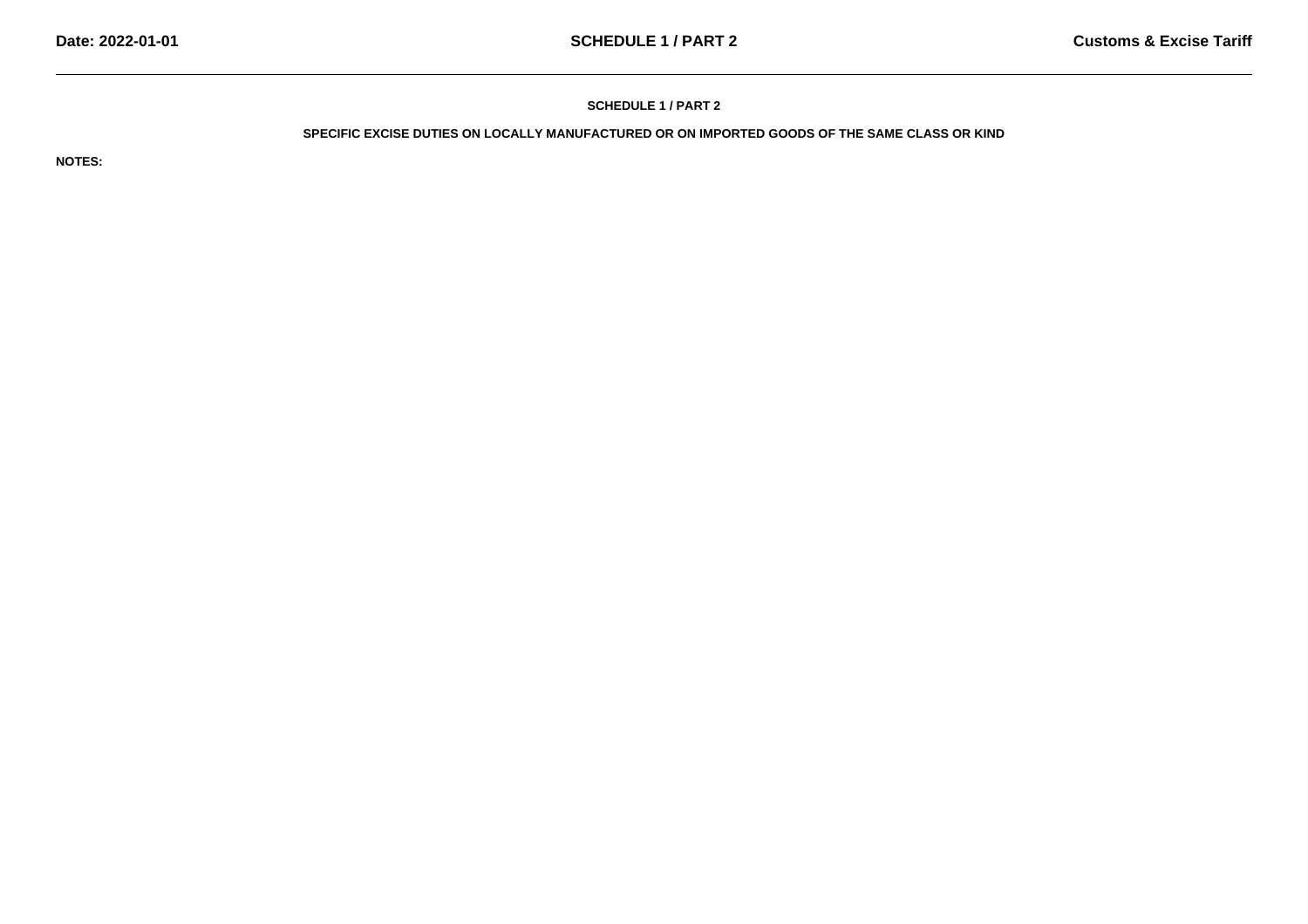#### **SCHEDULE 1 / PART 2 / SECTION B**

#### **SECTION B**

### **AD VALOREM EXCISE DUTIES ON LOCALLY MANUFACTURED GOODS OR ON IMPORTED GOODS OF THE SAME CLASS OR KIND**

#### **NOTES:**

- 1.Any rate of ad valorem excise duty specified in this Section in respect of any goods shall apply to any such goods which are manufactured in the Republic or shall apply to imported goods of the same class or kind.
- 2. For the purposes of items 126.02 to 126.05 the rate of excise duty on:
	- (a) Vehicles manufactured in the Republic shall be -
		- (i)((0,00003 x A) - 0,75)% with a maximum of 30%; and
		- (ii)"A" means the recommended retail price, exclusive of value-added tax, less 20%.
	- (b) Vehicles imported into the Republic shall be -
		- (i)((0,00003 x B) - 0,75)% with a maximum of 30%; and
		- (ii)"B" means the value for the ad valorem excise duty on imported goods as prescribed in section 65(8)(a) of the Act.
	- (c)The result of the calculations 0,00003 x A and 0,00003 x B shall be rounded-off to the third decimal comma.
- 3. For the purposes of items 126.02 to 126.05 the following motor vehicles are deemed not to be excisable:
	- (i)motor vehicles manufactured by enthusiasts solely from second hand parts or from second hand and new parts for own use, as the Commissioner may decide; and
	- (ii)motor vehicles which are manufactured by the conversion of excisable or non-excisable motor vehicles.
- 4.For the purposes of items 126.02, 126.04 and 126.05 the expression vehicle mass shall not include the mass of any fuel or water, but shall include the mass of any lubricants, spare wheel and tools which are supplied as standard equipment.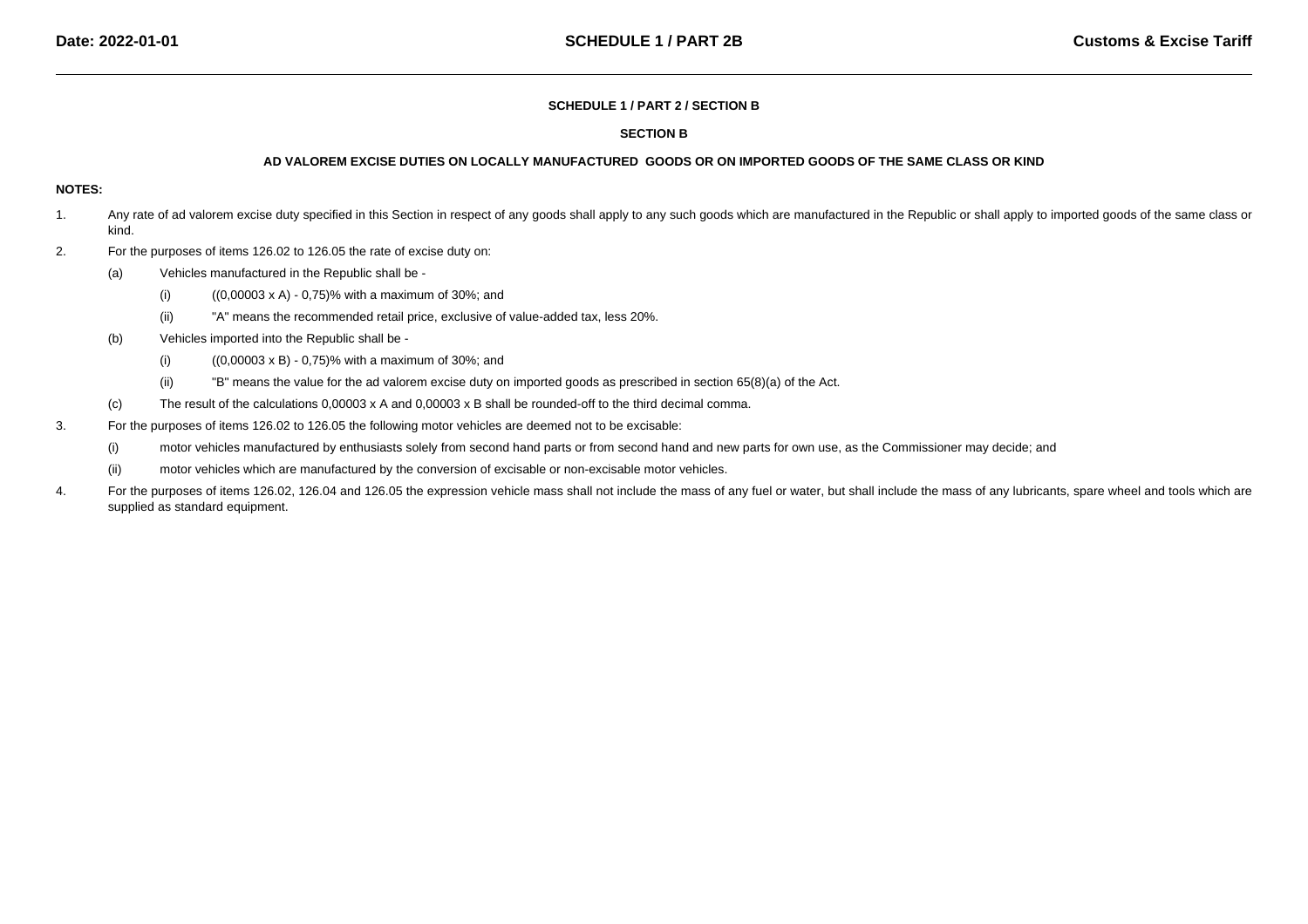| <b>Tariff Item</b> | <b>Tariff</b><br><b>Subheading</b> | <b>Article Description</b>                                                                                                                                                                         | <b>Rate of Excise Duty</b> |  |
|--------------------|------------------------------------|----------------------------------------------------------------------------------------------------------------------------------------------------------------------------------------------------|----------------------------|--|
| 118.15             | 33.03                              | Perfumes and toilet waters:                                                                                                                                                                        |                            |  |
| 118.15.01          | 3303.00.90                         | Other                                                                                                                                                                                              | 9%                         |  |
| 118.20             | 33.04                              | Beauty or make-up preparations and preparations for the care of the skin (excluding medicaments), including sunscreen or sun tan preparations; manicure or<br>pedicure preparations:               |                            |  |
| 118.20             | 3304.10                            | Lip make-up preparations:                                                                                                                                                                          |                            |  |
| 118.20.01          | 3304.10.90                         | Other                                                                                                                                                                                              | 7%                         |  |
| 118.20             | 3304.20                            | Eye make-up preparations:                                                                                                                                                                          |                            |  |
| 118.20.03          | 3304.20.90                         | Other                                                                                                                                                                                              | 7%                         |  |
| 118.20             | 3304.30                            | Manicure or pedicure preparations:                                                                                                                                                                 |                            |  |
| 118.20.05          | 3304.30.90                         | Other                                                                                                                                                                                              | 7%                         |  |
| 118.20             | 3304.91                            | Powders, whether or not compressed:                                                                                                                                                                |                            |  |
| 118.20.07          | 3304.91.90                         | Other                                                                                                                                                                                              | 7%                         |  |
| 118.20             | 3304.99                            | Other:                                                                                                                                                                                             |                            |  |
| 118.20.09          | 3304.99.90                         | Other                                                                                                                                                                                              | 7%                         |  |
| 118.33             | 36.04                              | Fireworks, signalling flares, rain rockets, fog signals and other pyrotechnic articles:                                                                                                            |                            |  |
| 118.33.01          | 3604.10                            | Fireworks                                                                                                                                                                                          | 9%                         |  |
| 120.10             | 43.03                              | Articles of apparel, clothing accessories and other articles of fur skin:                                                                                                                          |                            |  |
| 120.10.01          | 4303.10                            | Articles of apparel and clothing accessories                                                                                                                                                       | 9%                         |  |
| 120.15             | 43.04                              | Artificial fur and articles thereof:                                                                                                                                                               |                            |  |
| 120.15.01          | 4304.00.10                         | Articles of apparel and clothing accessories                                                                                                                                                       | 9%                         |  |
| 124.05             | 84.15                              | Air conditioning machines, comprising a motor-driven fan and elements for changing the temperature and humidity, including those machines in which the humidity<br>cannot be separately regulated: |                            |  |
| 124.05             | 8415.10                            | Window or wall types, self-contained or "split-system":                                                                                                                                            |                            |  |
| 124.05.01          | 8415.10.10                         | Of a kind used for buildings, compressor operated, having a rated cooling capacity not exceeding 8,8kW                                                                                             | 9%                         |  |
| 124.05.03          | 8415.10.20                         | Of a kind used for buildings, not compressor operated, having a rated cooling capacity not exceeding 8,8kW                                                                                         | 9%                         |  |
| 124.05             | 8415.81                            | Incorporating a refrigerating unit and a valve for reversal of the cooling/heat cycle (reversible heat pumps):                                                                                     |                            |  |
| 124.05.05          | 8415.81.10                         | Of a kind used for buildings, having a rated cooling capacity not exceeding 8,8kW                                                                                                                  | 9%                         |  |
| 124.05.05          | 8415.82                            | Other, incorporating a refrigerating unit:                                                                                                                                                         |                            |  |
| 124.05.07          | 8415.82.10                         | Of a kind used for buildings, having a rated cooling capacity not exceeding 8,8kW                                                                                                                  | 9%                         |  |
| 124.05             | 8415.83                            | Not incorporating a refrigerating unit:                                                                                                                                                            |                            |  |
| 124.05.09          | 8415.83.10                         | Of a kind used for buildings, having a rated cooling capacity not exceeding 8,8kW                                                                                                                  | 9%                         |  |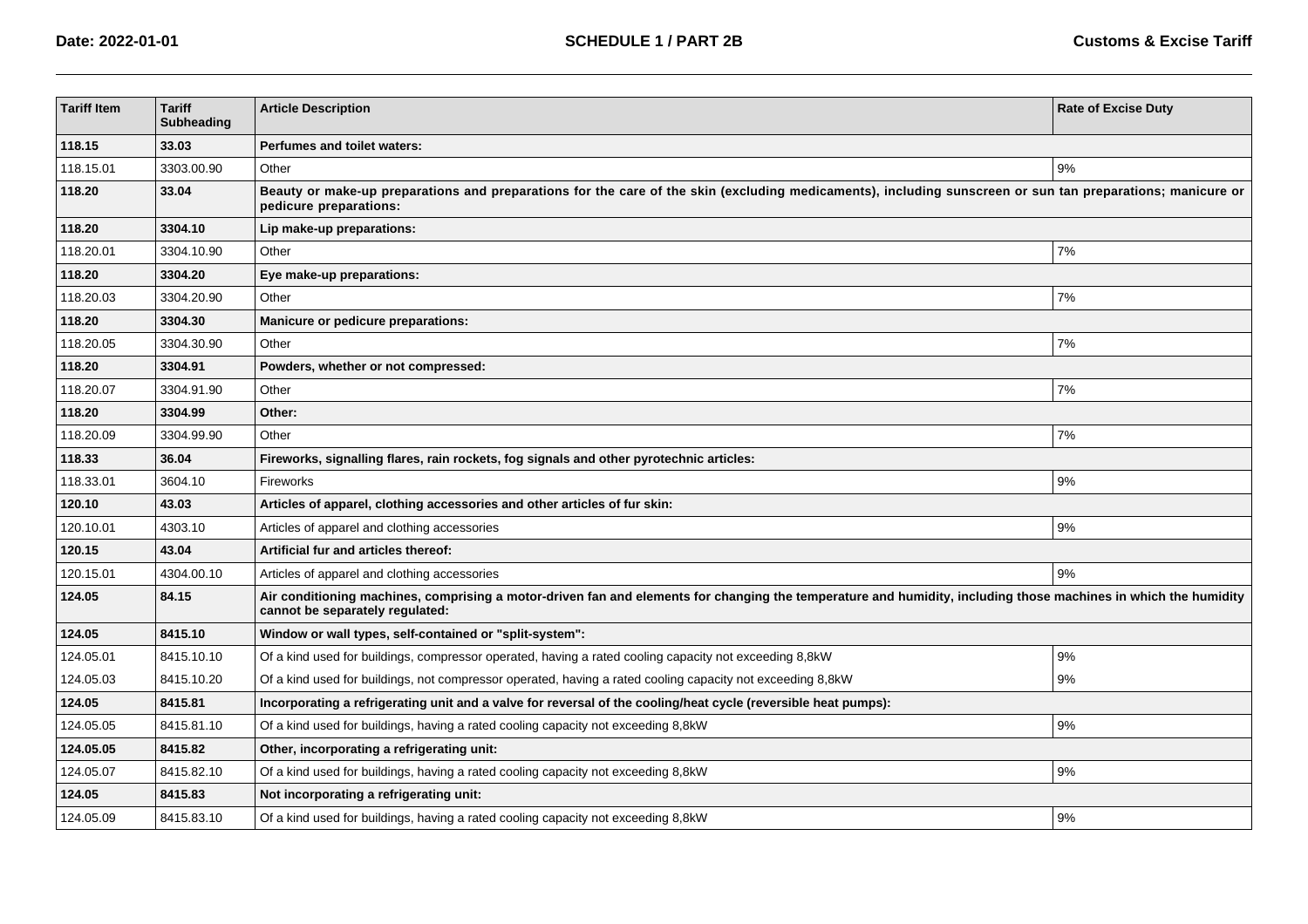| <b>Tariff Item</b> | <b>Tariff</b><br><b>Subheading</b> | <b>Article Description</b>                                                                                                                                                                                                                                                                                                                                                              | <b>Rate of Excise Duty</b> |  |
|--------------------|------------------------------------|-----------------------------------------------------------------------------------------------------------------------------------------------------------------------------------------------------------------------------------------------------------------------------------------------------------------------------------------------------------------------------------------|----------------------------|--|
| 124.05             | 8415.90                            | Parts:                                                                                                                                                                                                                                                                                                                                                                                  |                            |  |
| 124.05.11          | 8415.90.05                         | Indoor units and outdoor units for machines of subheadings 8415.10.10 and 8415.10.20                                                                                                                                                                                                                                                                                                    | 9%                         |  |
| 124.11             | 84.71                              | Automatic data processing machines and units thereof; magnetic or optical readers, machines for transcribing data onto data media in coded form and machines for<br>processing such data, not elsewhere specified or included:                                                                                                                                                          |                            |  |
| 124.11.01          | 8471.30.10                         | Having a screen with any side exceeding 45 cm                                                                                                                                                                                                                                                                                                                                           | 9%                         |  |
| 124.11.05          | 8471.41.10                         | Having a screen with any side exceeding 45 cm                                                                                                                                                                                                                                                                                                                                           | 9%                         |  |
| 124.11.09          | 8471.49.10                         | Having a screen with any side exceeding 45 cm                                                                                                                                                                                                                                                                                                                                           | 9%                         |  |
| 124.37             | 85.17                              | Telephone sets, including telephones for cellular networks or for other wireless networks; other apparatus for the transmission or reception of voice, images or other<br>data, including apparatus for communication in a wired or wireless network (such as a local or wide area network) (excluding transmission or reception apparatus of<br>heading 84.43, 85.25, 85.27 or 85.28): |                            |  |
| 124.37.01          | 8517.11                            | Line telephone sets with cordless handsets                                                                                                                                                                                                                                                                                                                                              | 9%                         |  |
| 124.37             | 8517.13                            | Smartphones:                                                                                                                                                                                                                                                                                                                                                                            |                            |  |
| 124.37.05          | 8517.13.10                         | Designed for use when carried in the hand or on the person                                                                                                                                                                                                                                                                                                                              | 9%                         |  |
| 124.37             | 8517.14                            | Other telephones for cellular networks or for other wireless networks:                                                                                                                                                                                                                                                                                                                  |                            |  |
| 124.37.07          | 8517.14.10                         | Designed for use when carried in the hand or on the person                                                                                                                                                                                                                                                                                                                              | 9%                         |  |
| 124.37             | 8517.62                            | Machines for the reception, conversion and transmission or regeneration of voice, images or other data, including switching and routing apparatus:                                                                                                                                                                                                                                      |                            |  |
| 124.37.11          | 8517.62.20                         | Apparatus designed for use when carried in the hand or on the person (excluding two-way radios)                                                                                                                                                                                                                                                                                         | 9%                         |  |
| 124.37             | 8517.69                            | Other:                                                                                                                                                                                                                                                                                                                                                                                  |                            |  |
| 124.37.15          | 8517.69.10                         | Apparatus designed for use when carried in the hand or on the person                                                                                                                                                                                                                                                                                                                    | 9%                         |  |
| 124.40             | 85.18                              | Microphones and stands therefore; loudspeakers, whether or not mounted in their enclosures; headphones and earphones, whether or not combined with a<br>microphone, and sets consisting of a microphone and one or more loudspeakers; audio-frequency electric amplifiers; electric sound amplifier sets:                                                                               |                            |  |
| 124.40.01          | 8518.21                            | Single loudspeakers, mounted in their enclosures                                                                                                                                                                                                                                                                                                                                        | 9%                         |  |
| 124.40.03          | 8518.22                            | Multiple loudspeakers, mounted in the same enclosure                                                                                                                                                                                                                                                                                                                                    | 9%                         |  |
| 124.40.05          | 8518.29                            | Other                                                                                                                                                                                                                                                                                                                                                                                   | 9%                         |  |
| 124.40.07          | 8518.40                            | Audio-frequency electric amplifiers                                                                                                                                                                                                                                                                                                                                                     | 9%                         |  |
| 124.40.09          | 8518.50                            | Electric sound amplifiers sets                                                                                                                                                                                                                                                                                                                                                          | 9%                         |  |
| 124.45             | 85.19                              | Sound recording or reproducing apparatus:                                                                                                                                                                                                                                                                                                                                               |                            |  |
| 124.45             | 8519.81                            | Using magnetic, optical or semiconductor media:                                                                                                                                                                                                                                                                                                                                         |                            |  |
| 124.45.01          | 8519.81.90                         | Other                                                                                                                                                                                                                                                                                                                                                                                   | 9%                         |  |
| 124.45             | 8519.89                            | Other:                                                                                                                                                                                                                                                                                                                                                                                  |                            |  |
| 124.45.03          | 8519.89.90                         | Other                                                                                                                                                                                                                                                                                                                                                                                   | 9%                         |  |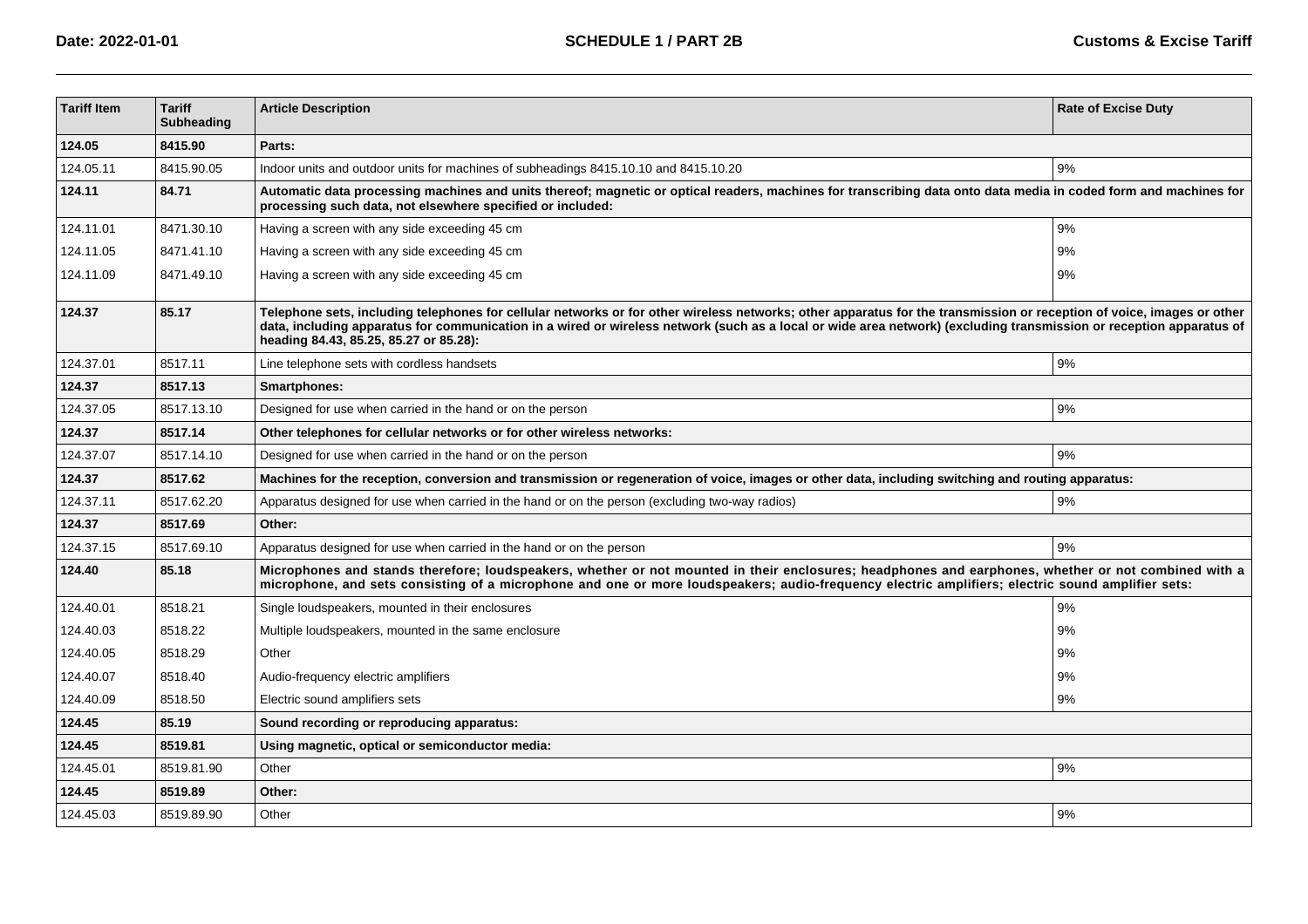| <b>Tariff Item</b> | <b>Tariff</b><br><b>Subheading</b> | <b>Article Description</b>                                                                                                                                                                                                     | <b>Rate of Excise Duty</b> |  |
|--------------------|------------------------------------|--------------------------------------------------------------------------------------------------------------------------------------------------------------------------------------------------------------------------------|----------------------------|--|
| 124.55             | 85.21                              | Video recording or reproducing apparatus, whether or not incorporating a video tuner:                                                                                                                                          |                            |  |
| 124.55             | 8521.90                            | Other:                                                                                                                                                                                                                         |                            |  |
| 124.55.02          | 8521.90.90                         | Other<br>9%                                                                                                                                                                                                                    |                            |  |
| 124.66             | 85.25                              | Transmission apparatus for radio-broadcasting or television, whether or not incorporating reception apparatus or sound recording or reproducing apparatus;<br>television cameras, digital cameras and video camera recorders:  |                            |  |
| 124.66             | 8525.8                             | Television cameras, digital cameras and video camera recorders:                                                                                                                                                                |                            |  |
| 124.66.03          | 8525.81.90                         | Other                                                                                                                                                                                                                          | 9%                         |  |
| 124.66.05          | 8525.82.90                         | Other                                                                                                                                                                                                                          | 9%                         |  |
| 124.66.07          | 8525.83.90                         | Other                                                                                                                                                                                                                          | 9%                         |  |
| 124.66.09          | 8525.89.90                         | Other                                                                                                                                                                                                                          | 9%                         |  |
| 124.70             | 85.27                              | Reception apparatus for radio-broadcasting, whether or not combined, in the same housing, with sound recording or reproducing apparatus or a clock:                                                                            |                            |  |
| 124.70             | 8527.13                            | Other apparatus combined with sound recording or reproducing apparatus:                                                                                                                                                        |                            |  |
| 124.70.01          | 8527.13.10                         | Domestic apparatus                                                                                                                                                                                                             | 9%                         |  |
| 124.70             | 8527.19                            | Other:                                                                                                                                                                                                                         |                            |  |
| 124.70.03          | 8527.19.10                         | Domestic apparatus                                                                                                                                                                                                             | 9%                         |  |
| 124.70             | 8527.2                             | Radio-broadcast receivers not capable of operating without an external source of power, of a kind used in motor vehicles:                                                                                                      |                            |  |
| 124.70.05          | 8527.21                            | Combined with sound recording or reproducing apparatus                                                                                                                                                                         | 9%                         |  |
| 124.70.07          | 8527.29                            | Other                                                                                                                                                                                                                          | 9%                         |  |
| 124.70             | 8527.91                            | Combined with sound recording or reproducing apparatus:                                                                                                                                                                        |                            |  |
| 124.70.09          | 8527.91.10                         | Domestic apparatus                                                                                                                                                                                                             | 9%                         |  |
| 124.70             | 8527.92                            | Not combined with sound recording or reproducing apparatus but combined with a clock:                                                                                                                                          |                            |  |
| 124.70.11          | 8527.92.10                         | Domestic apparatus                                                                                                                                                                                                             | 9%                         |  |
| 124.70             | 8527.99                            | Other:                                                                                                                                                                                                                         |                            |  |
| 124.70.13          | 8527.99.10                         | Domestic apparatus                                                                                                                                                                                                             | 9%                         |  |
| 124.75             | 85.28                              | Monitors and projectors, not incorporating television reception apparatus; reception apparatus for television, whether or not incorporating radio-broadcast receivers<br>or sound or video recording or reproducing apparatus: |                            |  |
| 124.75             | 8528.4                             | Cathode-ray tube monitors:                                                                                                                                                                                                     |                            |  |
| 124.75             | 8528.49                            | Other:                                                                                                                                                                                                                         |                            |  |
| 124.75.25          | 8528.49.10                         | Colour, with a screen size not exceeding 3 m x 4 m                                                                                                                                                                             | $9\%$                      |  |
| 124.75.27          | 8528.49.90                         | Other                                                                                                                                                                                                                          | 9%                         |  |
| 124.75             | 8528.5                             | <b>Other monitors:</b>                                                                                                                                                                                                         |                            |  |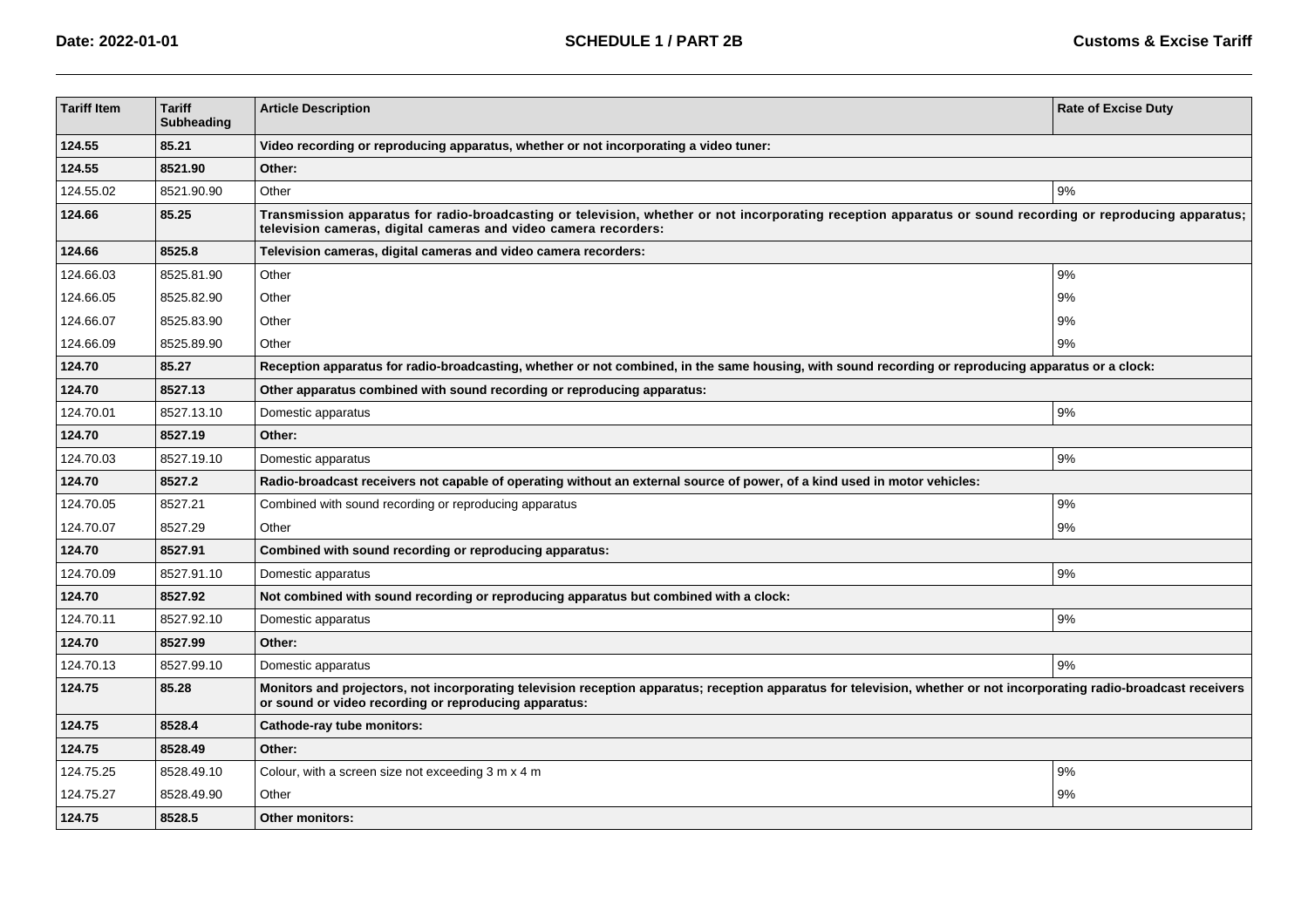| <b>Tariff Item</b> | <b>Tariff</b><br>Subheading | <b>Article Description</b>                                                                                                                       | <b>Rate of Excise Duty</b> |  |
|--------------------|-----------------------------|--------------------------------------------------------------------------------------------------------------------------------------------------|----------------------------|--|
| 124.75.29          | 8528.52.20                  | Colour, with screen size exceeding 3 m x 4 m                                                                                                     | 9%                         |  |
| 124.75.31          | 8528.52.90                  | Other                                                                                                                                            | 9%                         |  |
| 124.75             | 8528.59                     | Other:                                                                                                                                           |                            |  |
| 124.75.33          | 8528.59.15                  | Colour, with a screen size exceeding 3 m x 4 m                                                                                                   | 9%                         |  |
| 124.75.35          | 8528.59.90                  | Other                                                                                                                                            | 9%                         |  |
| 124.75             | 8528.6                      | Projectors:                                                                                                                                      |                            |  |
| 124.75             | 8528.69                     | Other:                                                                                                                                           |                            |  |
| 124.75.37          | 8528.69.90                  | Other                                                                                                                                            | 9%                         |  |
| 124.75             | 8528.7                      | Reception apparatus for television, whether or not incorporating radio-broadcast receivers or sound or video recording or reproducing apparatus: |                            |  |
| 124.75             | 8528.71                     | Not designed to incorporate a video display or screen:                                                                                           |                            |  |
| 124.75.38          | 8528.71.10                  | With a value for duty purposes not exceeding R5 000                                                                                              | 9%                         |  |
| 124.75.40          | 8528.71.90                  | Other                                                                                                                                            | $9\%$                      |  |
| 124.75             | 8528.72                     | Other, colour:                                                                                                                                   |                            |  |
| 124.75.41          | 8528.72.20                  | Incorporating a cathode-ray tube (CRT)                                                                                                           | 9%                         |  |
| 124.75.43          | 8528.72.50                  | Other, with a screen size exceeding 3 m x 4 m                                                                                                    | 9%                         |  |
| 124.75.45          | 8528.72.90                  | Other                                                                                                                                            | 9%                         |  |
| 124.75             | 8528.73                     | Other, black and white or other monochrome:                                                                                                      |                            |  |
| 124.75.47          | 8528.73.20                  | Incorporating a cathode-ray tube (CRT)                                                                                                           | 9%                         |  |
| 124.75.49          | 8528.73.50                  | Other, with a screen size exceeding 3 m x 4 m                                                                                                    | 9%                         |  |
| 124.75.51          | 8528.73.90                  | Other                                                                                                                                            | 9%                         |  |
| 126.02             | 87.02                       | Motor vehicles for the transport of ten or more persons, including the driver:                                                                   |                            |  |
| 126.02             | 8702.10                     | With only compression-ignition internal combustion piston engines (diesel or semi-diesel):                                                       |                            |  |
| 126.02.01          | 8702.10.85                  | Other, of a vehicle mass not exceeding 2000 kg                                                                                                   | (See Note 2 to this Part)  |  |
| 126.02.03          | 8702.10.90                  | Other                                                                                                                                            | (See Note 2 to this Part)  |  |
| 126.02             | 8702.20                     | With both compression-ignition internal combustion piston engine (diesel or semi-diesel) and electric motor as motors for propulsion:            |                            |  |
| 126.02.09          | 8702.20.85                  | Other, of a vehicle mass not exceeding 2 000 kg                                                                                                  | (See Note 2 to this Part)  |  |
| 126.02.11          | 8702.20.90                  | Other                                                                                                                                            | (See Note 2 to this Part)  |  |
| 126.02             | 8702.30                     | With both spark-ignition internal combustion reciprocating piston engine and electric motor as motors for propulsion:                            |                            |  |
| 126.02.13          | 8702.30.85                  | Other, of a vehicle mass not exceeding 2 000 kg                                                                                                  | (See Note 2 to this Part)  |  |
| 126.02.15          | 8702.30.90                  | Other                                                                                                                                            | (See Note 2 to this Part)  |  |
| 126.02             | 8702.40                     | With only electric motor for propulsion:                                                                                                         |                            |  |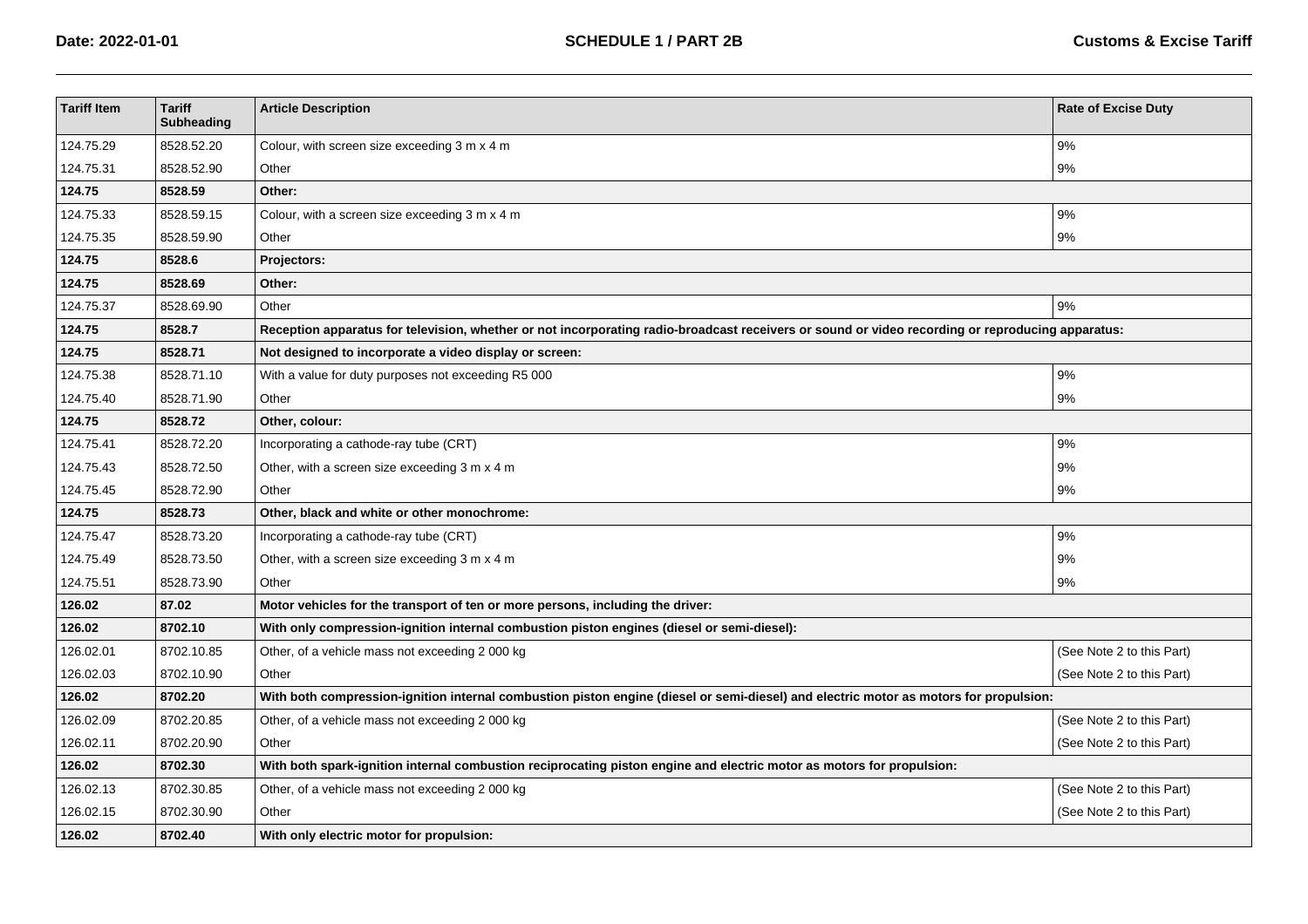| <b>Tariff Item</b> | <b>Tariff</b><br><b>Subheading</b> | <b>Article Description</b>                                                                                                                                                                                                                 | <b>Rate of Excise Duty</b> |  |
|--------------------|------------------------------------|--------------------------------------------------------------------------------------------------------------------------------------------------------------------------------------------------------------------------------------------|----------------------------|--|
| 126.02.17          | 8702.40.85                         | Other, of a vehicle mass not exceeding 2000 kg                                                                                                                                                                                             | (See Note 2 to this Part)  |  |
| 126.02.19          | 8702.40.90                         | Other                                                                                                                                                                                                                                      | (See Note 2 to this Part)  |  |
| 126.02             | 8702.90                            | Other:                                                                                                                                                                                                                                     |                            |  |
| 126.02.21          | 8702.90.85                         | Other, of a vehicle mass not exceeding 2000 kg                                                                                                                                                                                             | (See Note 2 to this Part)  |  |
| 126.02.23          | 8702.90.90                         | Other                                                                                                                                                                                                                                      | (See Note 2 to this Part)  |  |
| 126.03             | 87.03                              | Motor cars and other motor vehicles principally designed for the transport of persons (excluding those of heading 87.02), including station wagons and racing cars:                                                                        |                            |  |
| 126.03.01          | 8703.10                            | Vehicles specially designed for travelling on snow; golf cars and similar vehicles                                                                                                                                                         | (See Note 2 to this Part)  |  |
| 126.03             | 8703.2                             | Other vehicles, with only spark-ignition internal combustion reciprocating piston engines:                                                                                                                                                 |                            |  |
| 126.03             | 8703.21                            | Of a cylinder capacity not exceeding 1 000 $\text{cm}^3$ :                                                                                                                                                                                 |                            |  |
| 126.03.03          | 8703.21.23                         | Vehicles of the open body tubular frame type, with an engine capacity not exceeding 250 cm <sup>3</sup> and a vehicle mass not exceeding 250 kg                                                                                            | (See Note 2 to this Part)  |  |
| 126.03.05          | 8703.21.60                         | Vehicles with motorcycle-type handlebars and hand-operated controls                                                                                                                                                                        | (See Note 2 to this Part)  |  |
| 126.03.07          | 8703.21.70                         | Six or eight-wheeled vehicles, chain-driven and hand operated through an integral gearbox and differential unit                                                                                                                            | (See Note 2 to this Part)  |  |
| 126.03.08          | 8703.21.75                         | Other, with a vehicle mass exceeding 250 kg but not exceeding 800 kg                                                                                                                                                                       | (See Note 2 to this Part)  |  |
| 126.03.09          | 8703.21.90                         | Other                                                                                                                                                                                                                                      | (See Note 2 to this Part)  |  |
| 126.03             | 8703.22                            | Of a cylinder capacity exceeding 1 000 cm3 but not exceeding 1 500 $\text{cm}^3$ :                                                                                                                                                         |                            |  |
| 126.03.11          | 8703.22.90                         | Other                                                                                                                                                                                                                                      | (See Note 2 to this Part)  |  |
| 126.03             | 8703.23                            | Of a cylinder capacity exceeding 1 500 $\text{cm}^3$ but not exceeding 3 000 $\text{cm}^3$ .                                                                                                                                               |                            |  |
| 126.03.13          | 8703.23.90                         | Other                                                                                                                                                                                                                                      | (See Note 2 to this Part)  |  |
| 126.03             | 8703.24                            | Of a cylinder capacity exceeding 3 000 cm <sup>3</sup> :                                                                                                                                                                                   |                            |  |
| 126.03.15          | 8703.24.90                         | Other                                                                                                                                                                                                                                      | (See Note 2 to this Part)  |  |
| 126.03             | 8703.3                             | Other vehicles, with only compression-ignition internal combustion piston engine (diesel or semi-diesel):                                                                                                                                  |                            |  |
| 126.03             | 8703.31                            | Of a cylinder capacity not exceeding 1 500 $\text{cm}^3$ :                                                                                                                                                                                 |                            |  |
| 126.03.17          | 8703.31.70                         | Of a vehicle mass not exceeding 600 kg (excluding hearses)                                                                                                                                                                                 | (See Note 2 to this Part)  |  |
| 126.03.19          | 8703.31.80                         | Six or eight-wheeled vehicles with skid steering systems, chain-driven and operated through an integral gearbox and differential unit, of a<br>vehicle mass exceeding 600 kg and of a cylinder capacity not exceeding 1000 cm <sup>3</sup> | (See Note 2 to this Part)  |  |
| 126.03.20          | 8703.31.85                         | Other, with a vehicle mass exceeding 600 kg but not exceeding 800 kg                                                                                                                                                                       | (See Note 2 to this Part)  |  |
| 126.03.21          | 8703.31.90                         | Other                                                                                                                                                                                                                                      | (See Note 2 to this Part)  |  |
| 126.03             | 8703.32                            | Of a cylinder capacity exceeding 1 500 cm <sup>3</sup> but not exceeding 2 500 cm <sup>3</sup> :                                                                                                                                           |                            |  |
| 126.03.23          | 8703.32.90                         | Other                                                                                                                                                                                                                                      | (See Note 2 to this Part)  |  |
| 126.03             | 8703.33                            | Of a cylinder capacity exceeding 2 500 cm <sup>3</sup> :                                                                                                                                                                                   |                            |  |
| 126.03.25          | 8703.33.90                         | Other                                                                                                                                                                                                                                      | (See Note 2 to this Part)  |  |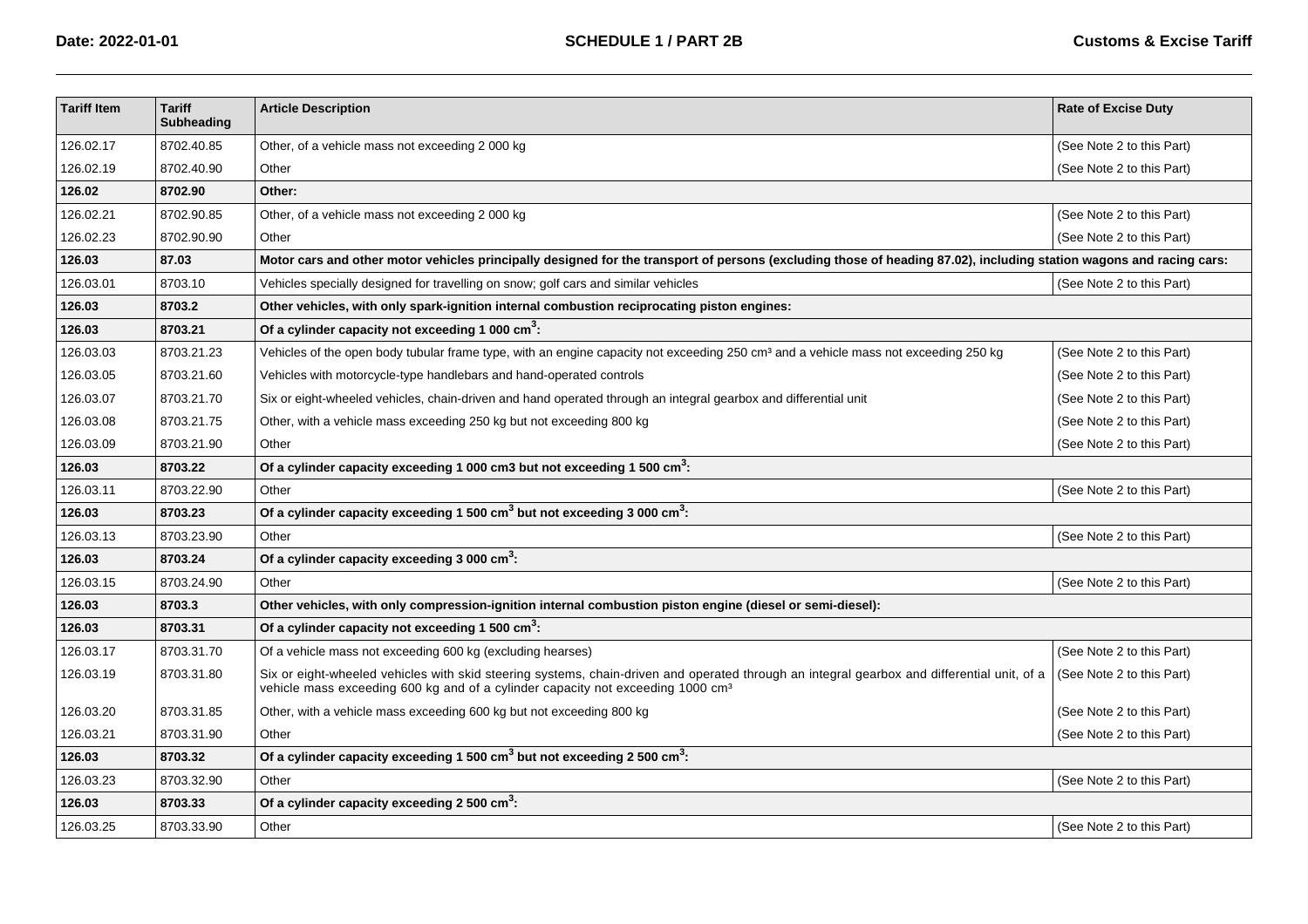| <b>Tariff Item</b> | <b>Tariff</b><br><b>Subheading</b> | <b>Article Description</b>                                                                                                                                                                                                                             | <b>Rate of Excise Duty</b> |  |
|--------------------|------------------------------------|--------------------------------------------------------------------------------------------------------------------------------------------------------------------------------------------------------------------------------------------------------|----------------------------|--|
| 126.03             | 8703.40                            | Other vehicles, with both spark-ignition internal combustion reciprocating piston engine and electric motor as motors for propulsion, excluding those capable of<br>being charged by plugging to external source of electric power:                    |                            |  |
| 126.03.27          | 8703.40.31                         | Other with a cylinder capacity not exceeding 1 000 cm <sup>3</sup>                                                                                                                                                                                     | (See Note 2 to this Part)  |  |
| 126.03.29          | 8703.40.75                         | Other, with a vehicle mass exceeding 250 kg but not exceeding 800 kg                                                                                                                                                                                   | (See Note 2 to this Part)  |  |
| 126.03.31          | 8703.40.90                         | Other                                                                                                                                                                                                                                                  | (See Note 2 to this Part)  |  |
| 126.03             | 8703.50                            | Other vehicles, with both compression-ignition internal combustion piston engine (diesel or semi-diesel) and electric motor as motors for propulsion, other than those<br>capable of being charged by plugging to a external source of electric power: |                            |  |
| 126.03.33          | 8703.50.85                         | Other, with a vehicle mass exceeding 600 kg but not exceeding 800 kg                                                                                                                                                                                   | (See Note 2 to this Part)  |  |
| 126.03.35          | 8703.50.90                         | Other                                                                                                                                                                                                                                                  | (See Note 2 to this Part)  |  |
| 126.03             | 8703.60                            | Other vehicles, with both spark-ignition internal combustion reciprocating piston engine and electric motor as motors for propulsion, capable of being charged by<br>plugging to external source of electric power:                                    |                            |  |
| 126.03.37          | 8703.60.31                         | Other with a cylinder capacity not exceeding 1 000 cm <sup>3</sup>                                                                                                                                                                                     | (See Note 2 to this Part)  |  |
| 126.03.39          | 8703.60.75                         | Other, with a vehicle mass exceeding 250 kg but not exceeding 800 kg                                                                                                                                                                                   | (See Note 2 to this Part)  |  |
| 126.03.41          | 8703.60.90                         | Other                                                                                                                                                                                                                                                  | (See Note 2 to this Part)  |  |
| 126.03.43          | 8703.70.85                         | Other, with a vehicle mass exceeding 600 kg but not exceeding 800 kg                                                                                                                                                                                   | (See Note 2 to this Part)  |  |
| 126.03.45          | 8703.70.90                         | Other                                                                                                                                                                                                                                                  | (See Note 2 to this Part)  |  |
| 126.03             | 8703.80                            | Other vehicles, with only electric motor for propulsion:                                                                                                                                                                                               |                            |  |
| 126.03.47          | 8703.80.31                         | With a mass not exceeding 800 kg                                                                                                                                                                                                                       | (See Note 2 to this Part)  |  |
| 126.03.49          | 8703.80.90                         | Other                                                                                                                                                                                                                                                  | (See Note 2 to this Part)  |  |
| 126.03             | 8703.90                            | Other:                                                                                                                                                                                                                                                 |                            |  |
| 126.03.51          | 8703.90.90                         | Other                                                                                                                                                                                                                                                  | (See Note 2 to this Part)  |  |
| 126.04             | 87.04                              | Motor vehicles for the transport of goods:                                                                                                                                                                                                             |                            |  |
| 126.04             | 8704.2                             | Other, with compression-ignition internal combustion piston engine (diesel or semi-diesel):                                                                                                                                                            |                            |  |
| 126.04             | 8704.21                            | G.V.M. not exceeding 5 t:                                                                                                                                                                                                                              |                            |  |
| 126.04.01          | 8704.21.70                         | Other, of a vehicle mass not exceeding 600 kg                                                                                                                                                                                                          | (See Note 2 to this Part)  |  |
| 126.04.02          | 8704.21.75                         | Other, with an engine capacity not exceeding 1 000 cm <sup>3</sup> (excluding the vehicles of subheading 8704.21.77)                                                                                                                                   | (See Note 2 to this Part)  |  |
| 126.04.05          | 8704.21.77                         | Other, with a vehicle mass exceeding 600 kg but not exceeding 1 100 kg                                                                                                                                                                                 | (See Note 2 to this Part)  |  |
| 126.04.10          | 8704.21.81                         | Other, double-cab, of a vehicle mass not exceeding 2 000 kg or a G.V.M. not exceeding 3 500 kg, or of a mass not exceeding 1 600 kg or a<br>G.V.M. not exceeding 3 500 kg per chassis fitted with a cab                                                | (See Note 2 to this Part)  |  |
| 126.04.13          | 8704.21.83                         | Other (excluding double-cab), of a vehicle mass not exceeding 2 000 kg or a G.V.M. not exceeding 3 500 kg, or of a mass not exceeding 1 600<br>kg or a G.V.M. not exceeding 3 500 kg per chassis fitted with a cab                                     | (See Note 2 to this Part)  |  |
| 126.04             | 8704.3                             | Other, with spark-ignition internal combustion piston engine:                                                                                                                                                                                          |                            |  |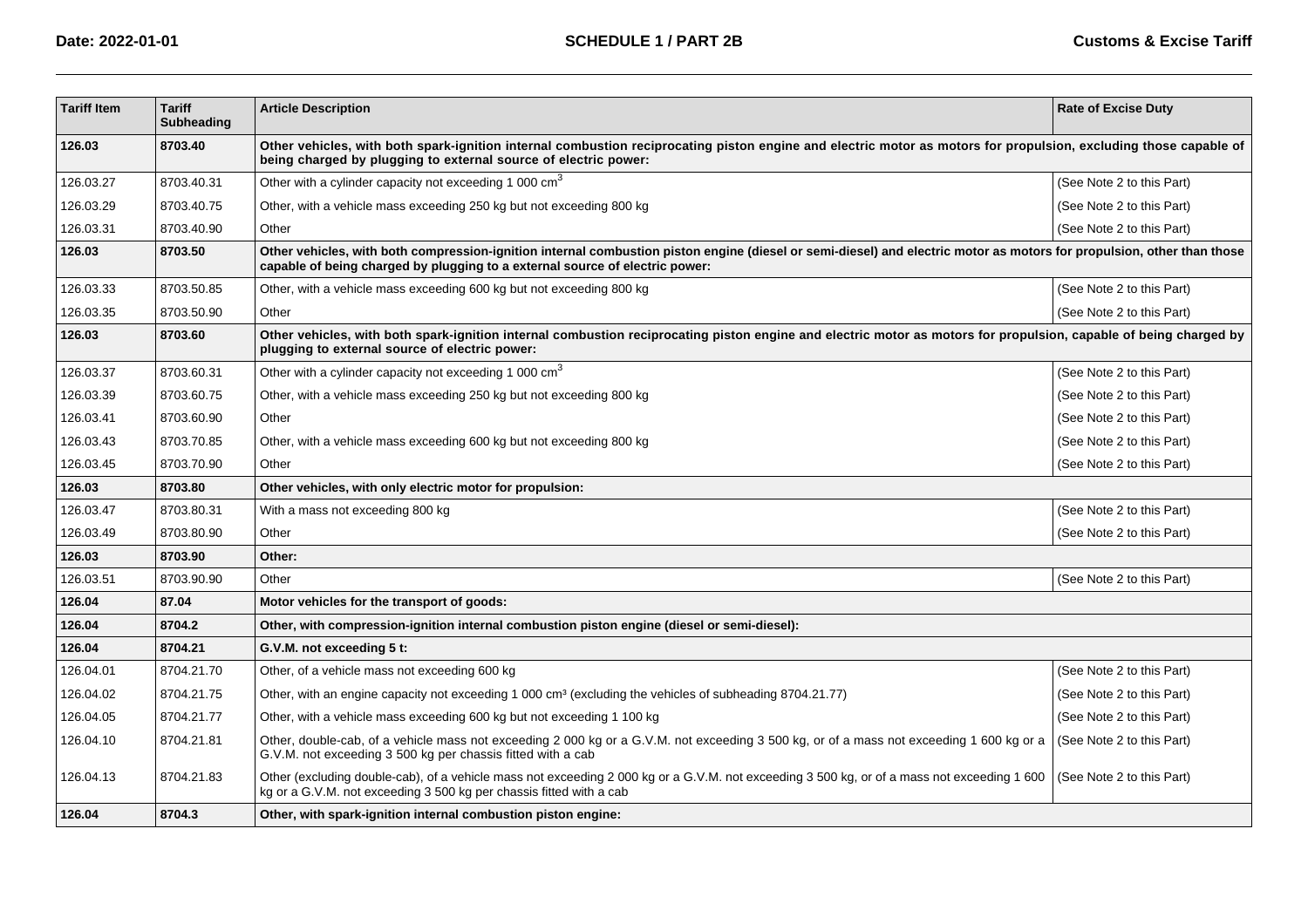| <b>Tariff Item</b> | <b>Tariff</b><br><b>Subheading</b> | <b>Article Description</b>                                                                                                                                                                                         | <b>Rate of Excise Duty</b> |  |
|--------------------|------------------------------------|--------------------------------------------------------------------------------------------------------------------------------------------------------------------------------------------------------------------|----------------------------|--|
| 126.04             | 8704.31                            | G.V.M. not exceeding 5 t:                                                                                                                                                                                          |                            |  |
| 126.04.20          | 8704.31.50                         | Three-wheeled vehicles with motorcycle type steering systems and engines of a cylinder capacity not exceeding 550 cm <sup>3</sup> , and equipped with<br>motor vehicle type differentials and reverse gears        | (See Note 2 to this Part)  |  |
| 126.04.30          | 8704.31.70                         | Other (excluding off-the-road logging trucks and three-wheeled vehicles) of a vehicle mass not exceeding 600 kg                                                                                                    | (See Note 2 to this Part)  |  |
| 126.04.35          | 8704.31.75                         | Other, with an engine capacity not exceeding 1 000 cm <sup>3</sup> (excluding the vehicles of subheading 8704.31.77)                                                                                               | (See Note 2 to this Part)  |  |
| 126.04.37          | 8704.31.77                         | Other, with a vehicle mass exceeding 600 kg but not exceeding 800 kg                                                                                                                                               | (See Note 2 to this Part)  |  |
| 126.04.41          | 8704.31.81                         | Other, double-cab, of a vehicle mass not exceeding 2 000 kg or a G.V.M. not exceeding 3 500 kg, or of a mass not exceeding 1 600 kg or a<br>G.V.M. not exceeding 3 500 kg per chassis fitted with a cab            | (See Note 2 to this Part)  |  |
| 126.04.43          | 8704.31.83                         | Other (excluding double-cab), of a vehicle mass not exceeding 2 000 kg or a G.V.M. not exceeding 3 500 kg, or of a mass not exceeding 1 600<br>kg or a G.V.M. not exceeding 3 500 kg per chassis fitted with a cab | (See Note 2 to this Part)  |  |
| 126.04             | 8704.4                             | Other, with both compression-ignition internal combustion piston engine (diesel or semi-diesel) and electric motor as motors for propulsion:                                                                       |                            |  |
| 126.04             | 8704.41                            | G.V.M. not exceeding 5 t:                                                                                                                                                                                          |                            |  |
| 126.04.44          | 8704.41.70                         | Other, of a vehicle mass not exceeding 600 kg                                                                                                                                                                      | (See Note 2 to this Part)  |  |
| 126.04.45          | 8704.41.75                         | Other, with an engine capacity not exceeding 1 000 cm <sup>3</sup> (excluding the vehicles of subheading 8704.41.77)                                                                                               | (See Note 2 to this Part)  |  |
| 126.04.46          | 8704.41.77                         | Other, with a vehicle mass exceeding 600 kg but not exceeding 1 100 kg                                                                                                                                             | (See Note 2 to this Part)  |  |
| 126.04.47          | 8704.41.81                         | Other, double-cab, of a vehicle mass not exceeding 2 000 kg or a G.V.M. not exceeding 3 500 kg, or of a mass not exceeding 1 600 kg or a<br>G.V.M. not exceeding 3 500 kg per chassis fitted with a cab            | (See Note 2 to this Part)  |  |
| 126.04.48          | 8704.41.83                         | Other (excluding double-cab), of a vehicle mass not exceeding 2 000 kg or a G.V.M. not exceeding 3 500 kg, or of a mass not exceeding 1 600<br>kg or a G.V.M. not exceeding 3 500 kg per chassis fitted with a cab | (See Note 2 to this Part)  |  |
| 126.04             | 8704.5                             | Other, both with spark-ignition internal combustion piston engine and electric motor as motors for propulsion:                                                                                                     |                            |  |
| 126.04             | 8704.51                            | G.V.M. not exceeding 5 t:                                                                                                                                                                                          |                            |  |
| 126.04.51          | 8704.51.50                         | Three-wheeled vehicles with motorcycles type steering systems and engines of a cylinder capacity not exceeding 550 cm3, and equipped with<br>motor vehicles type differentials and reverse gears                   | (See Note 2 to this Part)  |  |
| 126.04.53          | 8704.51.70                         | Other (excluding off-the-road logging trucks and three-wheeled vehicles) of a vehicle mass not exceeding 600 kg                                                                                                    | (See Note 2 to this Part)  |  |
| 126.04.55          | 8704.51.75                         | Other, with an engine capacity not exceeding 1 000 cm3 (excluding the vehicles of subheading 8704.31.77)                                                                                                           | (See Note 2 to this Part)  |  |
| 126.04.57          | 8704.51.77                         | Other, with a vehicle mass exceeding 600 kg but not exceeding 800 kg                                                                                                                                               | (See Note 2 to this Part)  |  |
| 126.04.59          | 8704.51.81                         | Other, double-cab, of a vehicle mass not exceeding 2 000 kg or a G.V.M. not exceeding 3 500 kg, or of a mass not exceeding 1 600 kg or a<br>G.V.M. not exceeding 3 500 kg per chassis fitted with a cab            | (See Note 2 to this Part)  |  |
| 126.04.61          | 8704.51.83                         | Other (excluding double-cab), of a vehicle mass not exceeding 2 000 kg or a G.V.M. not exceeding 3 500 kg, or of a mass not exceeding 1<br>600 kg or a G.V.M. not exceeding 3 500 kg per chassis fitted with a cab | (See Note 2 to this Part)  |  |
| 126.04             | 8704.60                            | Other with only electric motor for propulsion:                                                                                                                                                                     |                            |  |
| 126.04.65          | 8704.60.05                         | Golf carts, pedestrian type                                                                                                                                                                                        | (See Note 2 to this Part)  |  |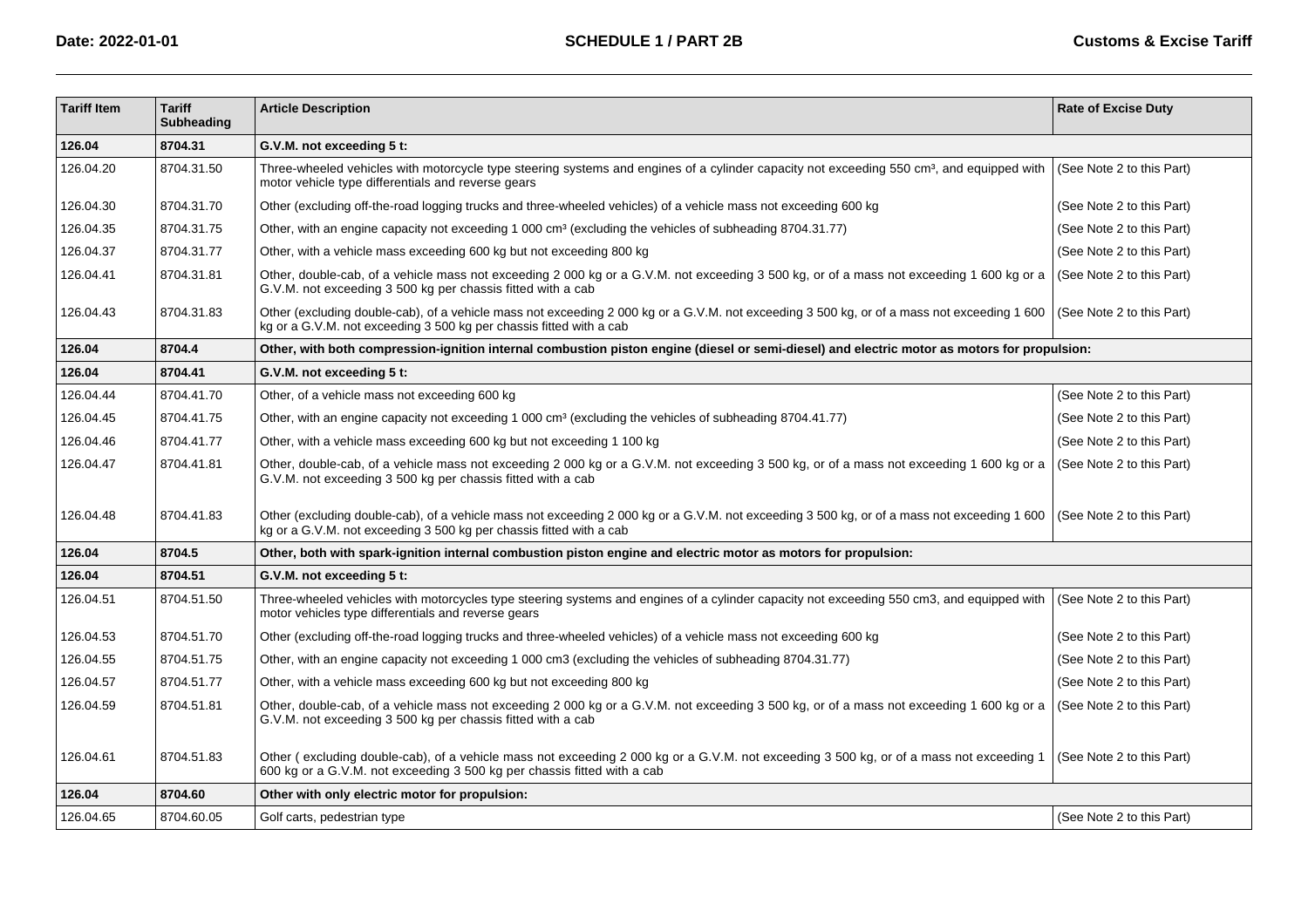| <b>Tariff Item</b> | <b>Tariff</b><br><b>Subheading</b> | <b>Article Description</b>                                                                                                                                                                                        | <b>Rate of Excise Duty</b> |  |
|--------------------|------------------------------------|-------------------------------------------------------------------------------------------------------------------------------------------------------------------------------------------------------------------|----------------------------|--|
| 126.04.67          | 8704.60.10                         | With a mass not exceeding 800 kg                                                                                                                                                                                  | (See Note 2 to this Part)  |  |
| 126.04.69          | 8704.60.30                         | Other, double-cab, of a vehicle mass not exceeding 2 000 kg or a G.V.M not exceeding 3 500 kg or of a mass not exceeding 1 600 kg or a<br>G.V.M not exceeding 3 500 kg per chassis fitted with a cab              | (See Note 2 to this Part)  |  |
| 126.04.71          | 8704.60.40                         | Other, (excluding double-cab), of a vehicle mass not exceeding 2 000 kg or a GVM not exceeding 3 500 kg, or of a mass not exceeding 1 600<br>kg or a GVM not exceeding 3 500 kg per chassis fitted with a cab     | (See Note 2 to this Part)  |  |
| 126.04             | 8704.90                            | Other:                                                                                                                                                                                                            |                            |  |
| 126.04.70          | 8704.90.81                         | Other, double-cab, of a vehicle mass not exceeding 2 000 kg or a G.V.M. not exceeding 3 500 kg, or of a mass not exceeding 1 600 kg or a<br>G.V.M. not exceeding 3 500 kg per chassis fitted with a cab           | (See Note 2 to this Part)  |  |
| 126.04.75          | 8704.90.83                         | Other (excluding double-cab), of a vehicle mass not exceeding 2000 kg or a G.V.M. not exceeding 3 500 kg, or of a mass not exceeding 1 600<br>kg or a G.V.M. not exceeding 3 500 kg per chassis fitted with a cab | (See Note 2 to this Part)  |  |
| 126.05             | 87.06                              | Chassis fitted with engines, for the motor vehicles of headings 87.01 to 87.05:                                                                                                                                   |                            |  |
| 126.05.01          | 8706.00.15                         | Other, of a vehicle mass not exceeding 1 600 kg or of a G.V.M. not exceeding 3 500 kg                                                                                                                             | (See Note 2 to this Part)  |  |
| 126.10             | 87.11                              | Motorcycles (including mopeds) and cycles fitted with an auxiliary motor, with or without sidecars; sidecars:                                                                                                     |                            |  |
| 126.10             | 8711.20                            | With reciprocating internal combustion piston engine of a cylinder capacity exceeding 50 cm3 but not exceeding 250 cm3:                                                                                           |                            |  |
| 126.10.01          | 8711.20.90                         | Other                                                                                                                                                                                                             | 7%                         |  |
| 126.10.03          | 8711.30                            | With reciprocating internal combustion piston engine of a cylinder capacity exceeding 250 cm <sup>3</sup> but not exceeding 500 cm <sup>3</sup>                                                                   | 7%                         |  |
| 126.10.05          | 8711.40                            | With reciprocating internal combustion piston engine of a cylinder capacity exceeding 500 cm <sup>3</sup> but not exceeding 800 cm <sup>3</sup>                                                                   | 7%                         |  |
| 126.10.07          | 8711.50                            | With reciprocating internal combustion piston engine of a cylinder capacity exceeding 800 cm $^3$                                                                                                                 | 9%                         |  |
| 126.10             | 8711.90                            | Other:                                                                                                                                                                                                            |                            |  |
| 126.10.09          | 8711.90.20                         | Other, of a cylinder capacity of 200 $\text{cm}^3$ or more but not exceeding 800 $\text{cm}^3$                                                                                                                    | 7%                         |  |
| 126.10.11          | 8711.90.30                         | Other, of a cylinder capacity exceeding 800 cm <sup>3</sup>                                                                                                                                                       | 9%                         |  |
| 126.20             | 89.03                              | Yachts and other vessels for pleasure or sports; rowing boats and canoes:                                                                                                                                         |                            |  |
| 126.20             | 8903.99                            | Other:                                                                                                                                                                                                            |                            |  |
| 126.20.01          | 8903.99.10                         | Water scooters and the like                                                                                                                                                                                       | 9%                         |  |
| 129.10             | 93.02                              | Revolvers and pistols (excluding those of heading 93.03 or 93.04):                                                                                                                                                |                            |  |
| 129.10.01          | 9302.00.10                         | <b>Revolvers</b>                                                                                                                                                                                                  | 9%                         |  |
| 129.10             | 9302.00.2                          | Pistols, single barrel:                                                                                                                                                                                           |                            |  |
| 129.10.03          | 9302.00.25                         | Other, semi-automatic                                                                                                                                                                                             | 9%                         |  |
| 129.10.05          | 9302.00.29                         | Other                                                                                                                                                                                                             | 9%                         |  |
| 129.10             | 9302.00.3                          | Pistols, multiple barrel:                                                                                                                                                                                         |                            |  |
| 129.10.07          | 9302.00.39                         | Other                                                                                                                                                                                                             | 9%                         |  |